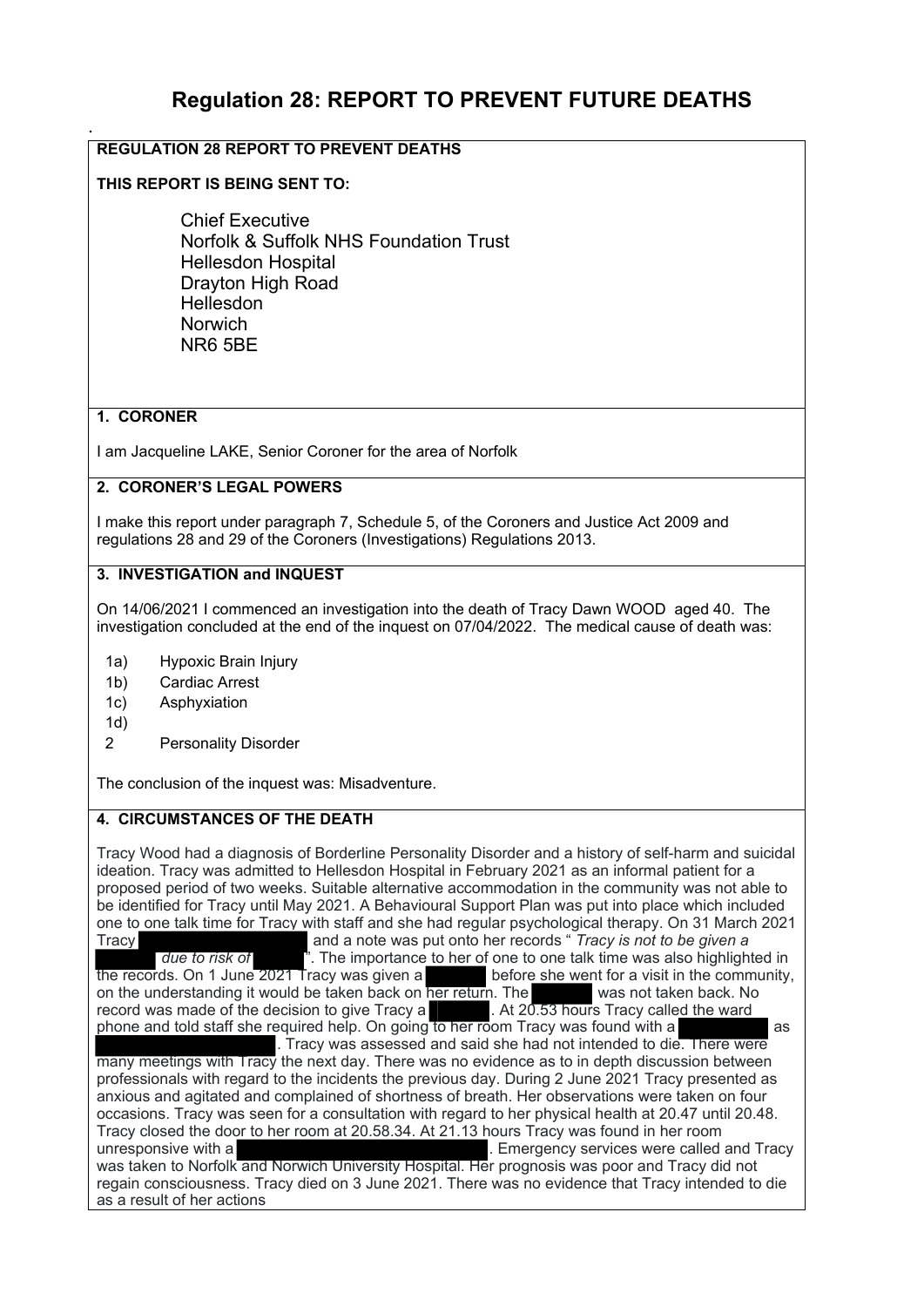#### **5. CORONER'S CONCERNS**

During the course of the inquest, the evidence revealed matters giving rise to concern. In my opinion there is a risk that future deaths could occur unless action is taken. In the circumstances, it is my statutory duty to report to you.

The matters of concern are as follows:

- 1. Tracy Wood was placed on Yare Ward, an acute ward which was staffed in accordance with "Safer staffing levels". We heard that additional staffing could be requested if necessary. The ward was described by witnesses as "busy" and at times "chaotic". Staff were not always available to give Tracy one to one talk time which was recognised as being important to her and for her mental wellbeing, so much so a note was placed in red and bold on her SBAR records "*If we are allocated to TW 1-1 we need to make sure we are doing it, she needs consistency*". Evidence was heard that steps are being taken to recruit more staff and also to retain existing staff and that this is a national problem. The evidence was that the staffing levels are still not sufficient and that recruiting staff remains a problem
- 2. Following Tracy **Constructed Tracy** on the evening of 1 June 2021 the Duty Psychiatric Doctor was called to attend to see and assess Tracy, but did not attend. She was assessed by nursing staff but she was not seen by a Psychiatric Doctor as requested by them, until the next morning during a review meeting
- 3. Tracy on 30 March 2021 and a note was placed on her SBAR records in red and bold "*Do not give Tracy* ". On 1 June 2021 Tracy was given a  $\hspace{1cm}$ , at her request, before leaving the ward for a community visit. Evidence was heard that following a "risk assessment" it was acceptable for this decision to be made by a Band 6 Nurse when the was used off the ward and not on the ward where the original incident had occurred. The instruction not to give the did not specify whether this applied on or off the ward. There was no discussion with a Doctor or any other clinical staff when making this decision. There was no record of the being given to Tracy in the written records and no record of the rationale for the decision being made
- 4. Part of the Risk Assessment for giving a to Tracy was that she was to hand the back on her return to the ward. Tracy did not return the and was not asked to return the back on her return to the ward. Tracy did not return the **the state of the state of the state of the state of the evening of 1** June 2021, there was no **black** on the evening of 1 June 2021, there was no
- on the evening of 1 June 2021, there was no investigation as to where she obtained the  $\qquad \qquad ,$  despite there being a bold, red instruction in the SBAR records that Tracy  $\overline{\text{was not to be given a}}$  . By the date of the inquest some witnesses were still unaware as to how Tracy had come by the with. Some witnesses were still unaware as to what Tracy had used as a<br>6. Following Tracy
- on 1 June 2021, there was a review meeting and then a Multi Disciplinary Team Meeting. She had a meeting with the Psychologist later that day. No evidence was heard that there was a review of her hourly observations
- 7. Written records did not specify correct dates and times as to events, for instance the Event Date/Time of the incident on 1 June 2021 at 20:53 hours is recorded in the Clinical Notes as "02 Jun 2021 06:49". Tracy's date of death is recorded as 5 June 2021 and her date of birth in the SBAR records is recorded as 1 May 1981, when it is the 1 June 1981.
- 8. Certain events are not included in the records, for example that a had been given to Tracy on 1 June 2021 on her going off ward, contrary to the instruction contained in the SBAR records and of 121 Talk times with Tracy. Evidence was heard that steps are being taken to improve record keeping. However this matter has been raised with NSFT previously and evidence from one witness at the inquest was that not "every discussion" with a service user is recorded in the Clinical Record and that entries are made by one allocated person on a shift who will be told orally what to put by members of staff. This witness had had a 30 to 40 minute one to one meeting with Tracy the day prior to her on 1 June and talk time<br>with Tracy on the day following her on 1 June, details of which may have been on 1 June, details of which may have been helpful to other staff and regarded of some importance to Tracy's care
- 9. On Tracy being found on the 2 June 2021 with a around her neck, emergency lifesaving equipment was not brought immediately to Tracy's room. Monitoring equipment was obtained by a member of staff who gave evidence they were unaware Tracy was not breathing. On return to Tracy's room the emergency "crash bag" was then requested and obtained.
- 10. A draft Patient Safety Incident Investigation Report (PSII) has been prepared. Evidence was heard that this is now used rather than a Serious Incident Requiring Investigation Report and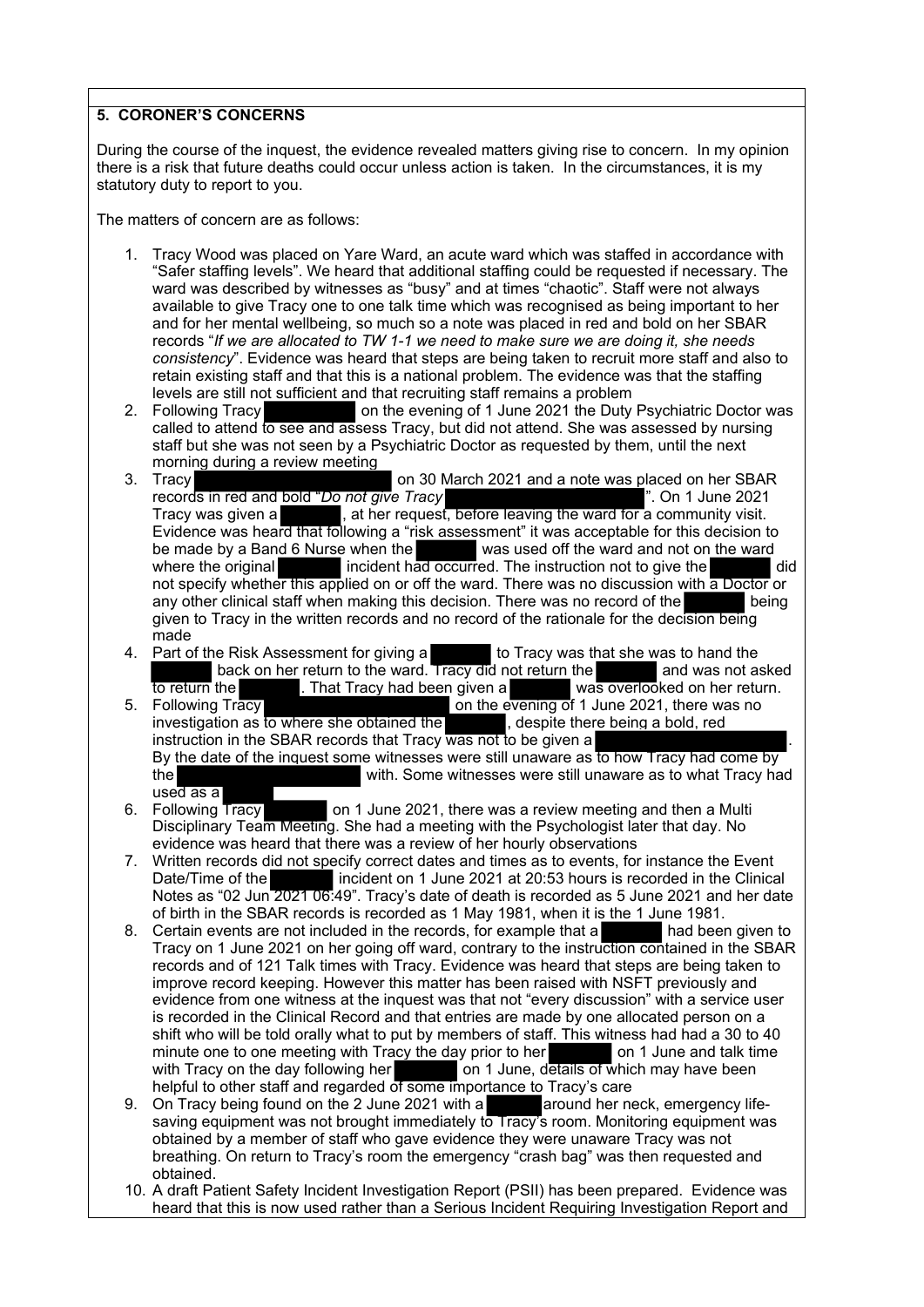has the advantage of being "more timely" and providing more learning. The report was still in draft form at the date of the inquest (nine months following Tracy's death) and the draft was only available to me on the morning of the first day of the inquest, despite assurances at Pre Inquest Review Hearings that it would be available prior to the inquest.

- 11. The PSII Report contains many inaccuracies including Tracy's date of death, stating it to be 5<br>June 2021. The report refers to Tracy again at 21:00 on 3<sup>rd</sup> June 2021. The correct  $\vert$  again at 21:00 on 3<sup>rd</sup> June 2021. The correct date is the 2 June 2021
- 12. The PSII report refers to the notes of the incident on 1 June 2021 that Tracy with a but goes on to say that in interviews a cord from her was used. Confusion remained as between the events on the 1 June 2021 and the 2 June 2021. The report refers to the view of the MDT meeting on 2 June was to keep Tracy on hourly observations. There is no reference in the Clinical Notes to observations being discussed. Witnesses asked about observations at the inquest could not recall observations being discussed or that they were not discussed.
- 13. The PSII did not involve interviews with members of staff who had involvement with Tracy in the hours and days prior to her death, including staff who gave the the hours and days prior to her death, including staff who gave the Nurse who had regular involvement with Tracy's care and who knew her well
- 14. The PSII stated that statements of members of staff "for the Coroner" were reviewed. However many of these statements contained inaccurate dates and times including the date of death.
- 15. The PSII does not make findings with regard to areas of concern raised at the inquest such as with regard to Tracy being given a on the morning of 1 June 2021 despite there with regard to Tracy being given a **come the morning of 1** June 2021 despite there being a bold red note contained in the records that Tracy should not be given a  $\qquad \qquad ,$  that this was not discussed with any other senior member of staff, no record was made of the decision and the rationale for the decision, nor that the was not returned on Tracy's return. The PSII does not include reference to inaccurate record keeping and full records of important events not being kept.
- *16.* The first draft of the PSII Report contains a sentence "*However, staff noted there was a lack of clinical or management leadership supervision on the ward at the time and they were often left to "firefight" with patients who they perceived carried a greater level of acute risk than Tracy."* This view of staff was not included in the final draft Report

### **6. ACTION SHOULD BE TAKEN**

In my opinion action should be taken to prevent future deaths and I believe your organisation has the power to take such action.

## **7. YOUR RESPONSE**

You are under a duty to respond to this report within 56 days of the date of this report, namely by 03 June 2022. I, the coroner, may extend the period. Your response must contain details of action taken or proposed to be taken, setting out the timetable for action. Otherwise you must explain why no action is proposed.

#### **8. COPIES and PUBLICATION**

I have sent a copy of my report to the Chief Coroner and to the following Interested Persons:

**Parents** 

Care Quality Commission

I have also sent it to:

Department of Health **HSIB** Healthwatch for Norfolk

who may find it useful or of interest.

I am also under a duty to send a copy of your response to the Chief Coroner and all interested persons who in my opinion should receive it.

I may also send a copy of your response to any other person who I believe may find it useful or of interest.